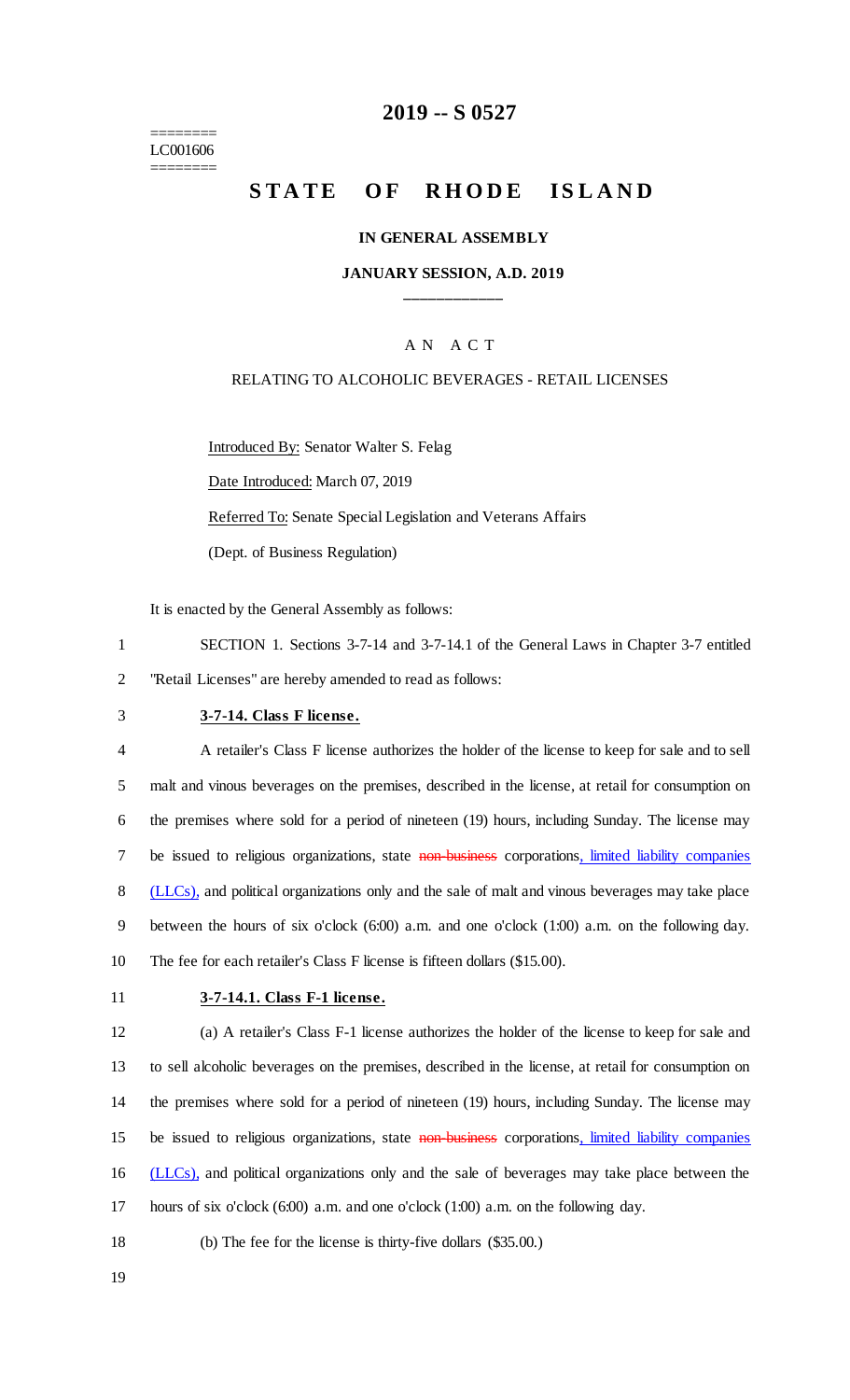======== LC001606  $=$